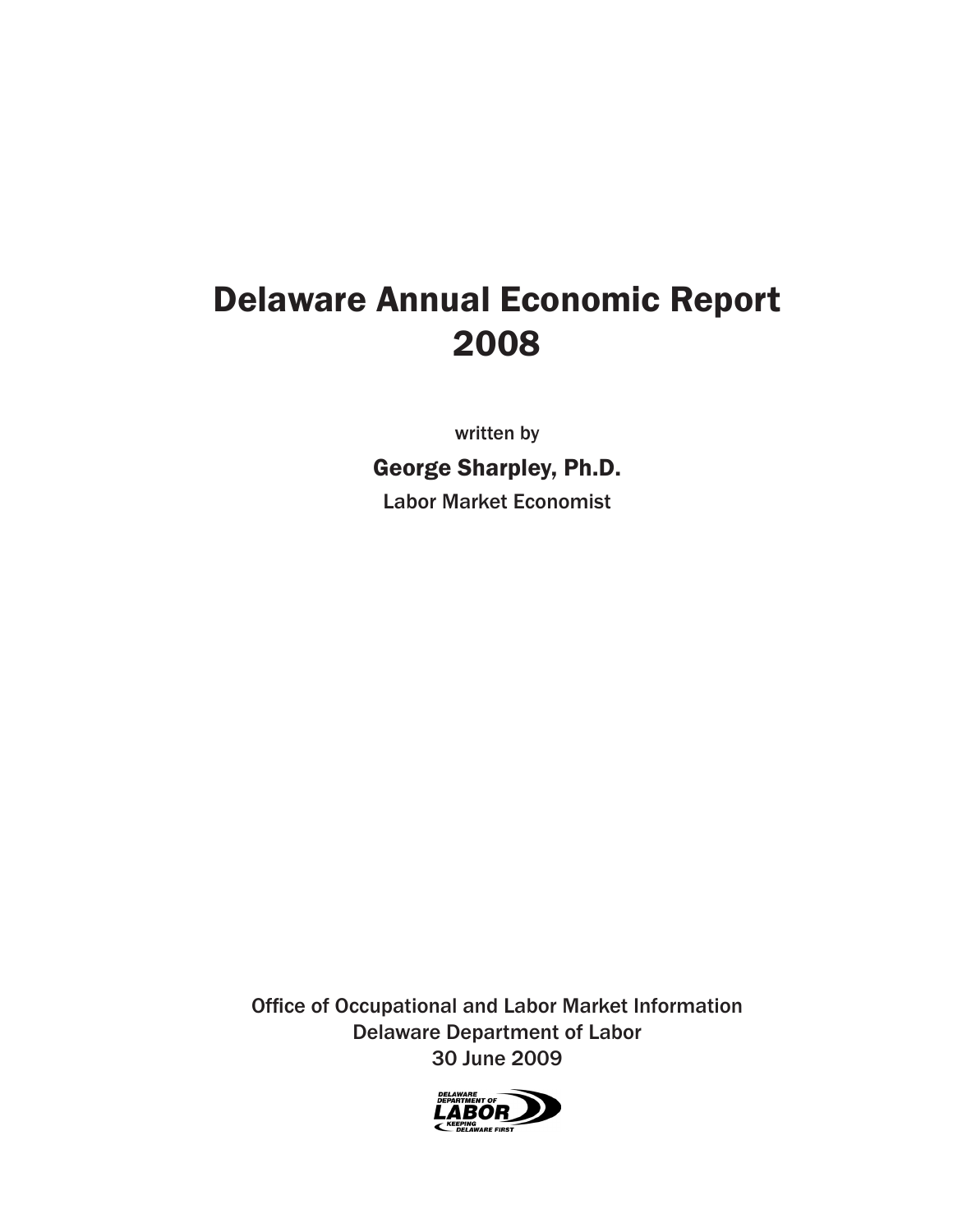## Table of Contents

#### Contact Information

George Sharpley, Ph.D. Labor Market Economist Office of Occupational and Labor Market Information Fox Valley Annex 19 West Lea Blvd. Wilmington, DE 19802

Phone: 302-761-8060 Fax: 302-761-6598 Email: george.sharpley@state.de.us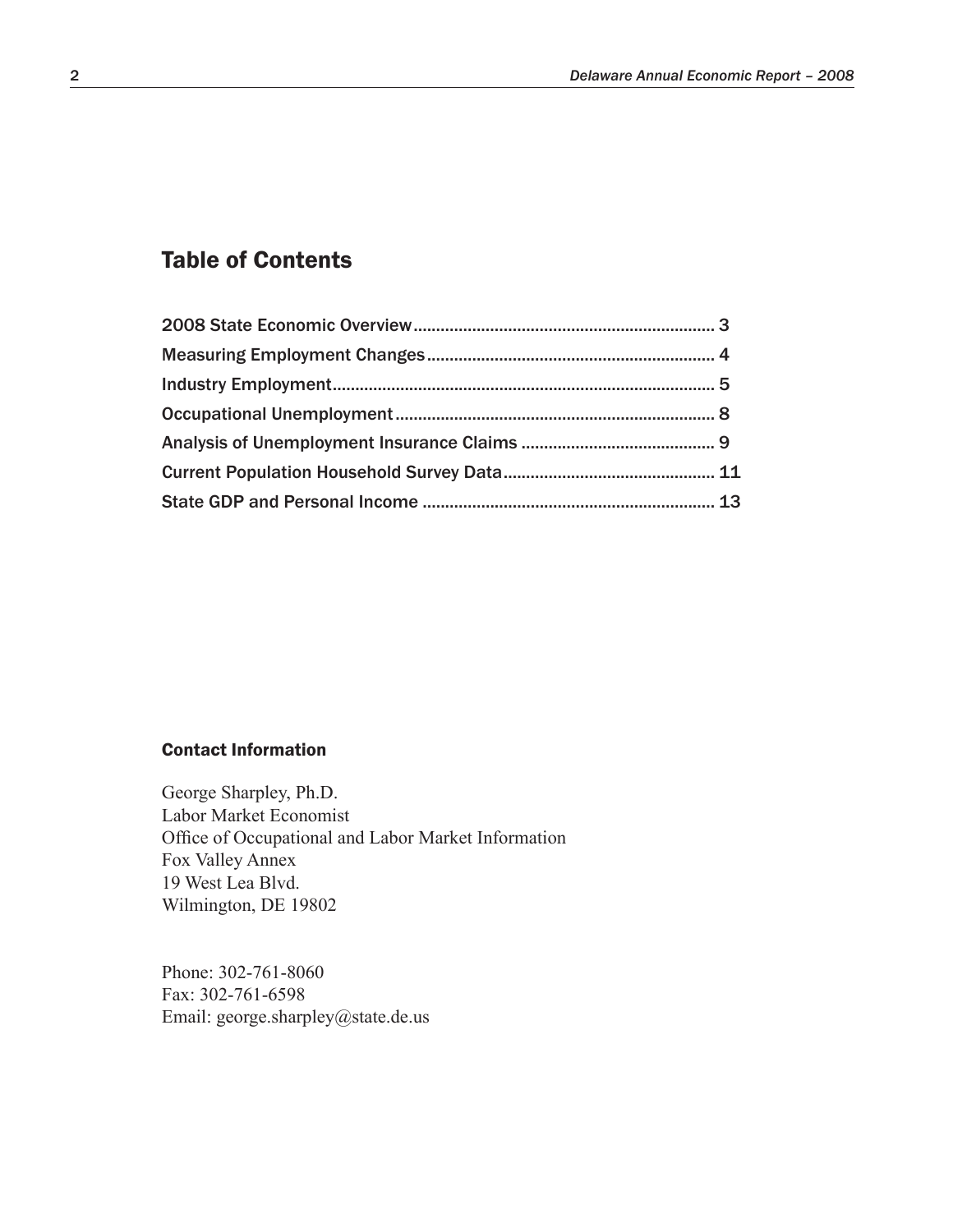## 2008 State Economic Overview

The current economy, in both Delaware and the nation, is the worst in several generations. The most recent period comparable for job losses was the mid-1970's. The state lost almost 10,000 jobs from 1973 to 1975, a decline of four percent at the time. From the peak of 439,000 jobs in February 2008, Delaware has now lost 23,600 jobs through May 2009, a drop of 5.4 percent. The unemployment rate in Delaware rose to 8.1 percent in May, just below the all-time record in the state of 8.2 percent, which occurred from July 1976 through January 1977 (the modern statistical series for the unemployment rate begins in 1976). The state's unemployment rate is nearly certain to surpass the 8.2 percent level later this year.

Based on current data (the state's jobs numbers will be revised in early 2010), Delaware's economy was essentially flat before falling off a cliff in the fourth quarter of 2008. For the first three quarters, there was actually some minimal job growth. Then in the fourth quarter, nearly 14,000 jobs were lost. Another 4,300 jobs were lost in the first quarter of 2009, while second quarter job losses look to be close to another 4,000.

Beyond the current deep recession, there are indications that Delaware's economy has not been fully healthy for a much longer period of time. Delaware lost a greater percentage of jobs than the nation in the last recession early this decade. It did not fully share in the job growth that came in the subsequent expansion and it is now losing jobs at a pace greater than the national average. In fact, the number of jobs in Delaware is currently below the number the state had at the beginning of the decade. In December 1999, there were 418,600 total nonfarm jobs in the state; in May, 2009, there were 415,400, a drop of 0.8 percent. By comparison, the US added 1,619,000 jobs over that period, a gain of 1.2 percent.

Far and away, the industry with the greatest job loss over the decade was Manufacturing. The 14,600 jobs lost there (May 1999 to May 2009) were almost exactly offset by the 14,500 jobs gained in Health Care and Social Assistance. Another industry sector in decline has been Administrative and Support Services, which includes industries such as temporary help, call centers and telemarketing, security

> and janitorial services, and landscaping. It is down by 6,800 jobs over the decade. Employment at state and local government grew by 6,200 jobs and the industry sector known as Other Services added 4,500 jobs, the second-highest total of any private sector, after Health Care. Other Services includes industries such as car repair, beauty salons, funeral homes, and dry cleaners.



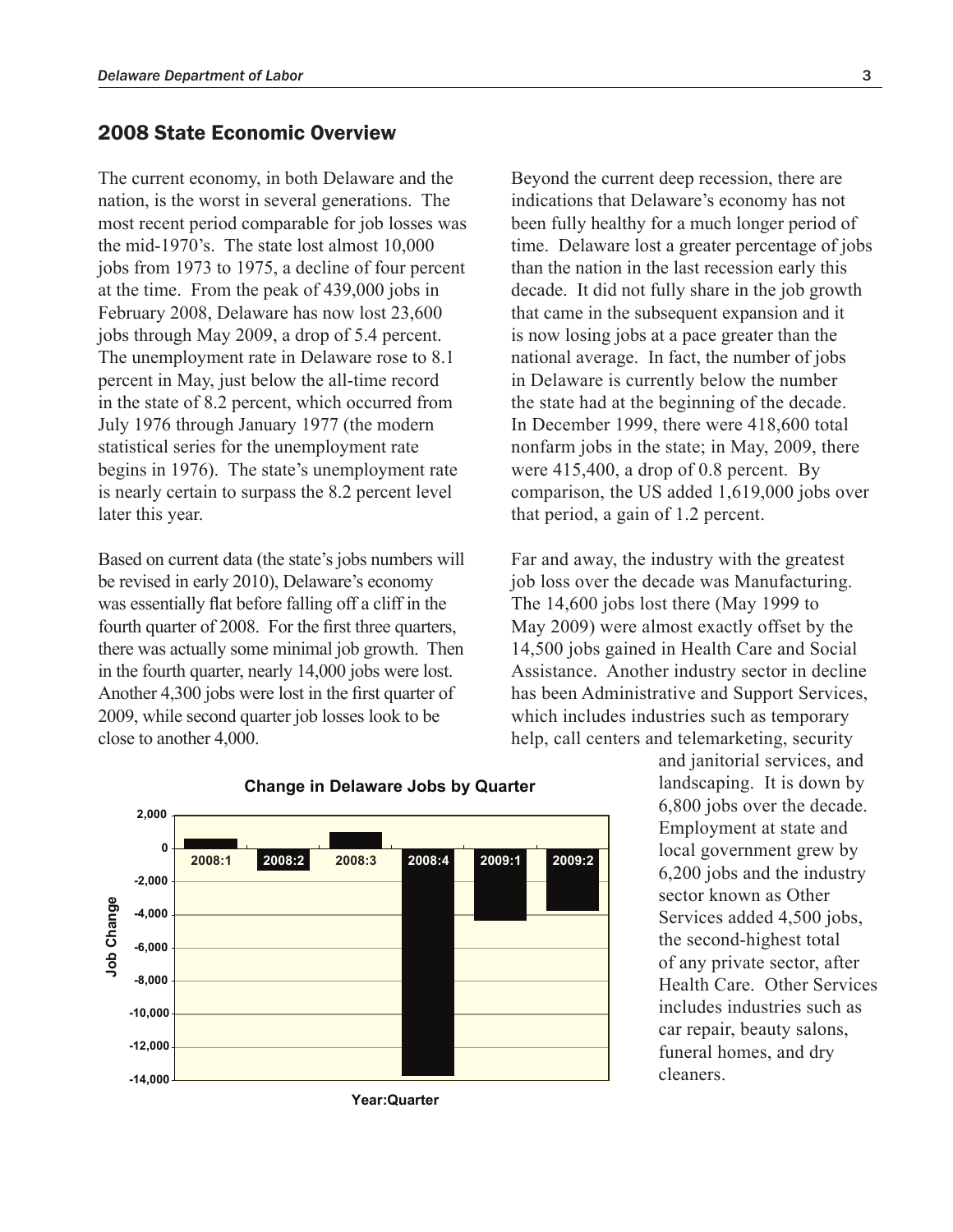## Measuring Employment Changes

There are two Bureau of Labor Statistics (BLS) programs which are the primary sources for employment by industry. The Quarterly Census of Employment and Wages (QCEW) is the more complete of the two; it is drawn from quarterly employment reports the great majority of businesses are required to submit. Its major drawback is timeliness – data are not generally available until several months after the period in question. The Current Employment Statistics (CES) program is designed to provide data only weeks after the month it is measuring ends, but being survey-based, it is not as complete or accurate as the QCEW. During periods of rapid change in employment levels, such as Delaware has experienced lately, it is useful to look at both data series in tracking the economy.

At the beginning of each year, the CES data are reconciled to the available QCEW data (usually the first three quarters) during the benchmarking process. The two series will track each other closely for this period, then often diverge slightly in the last quarter. The fourth quarter is then reconciled between the two series at benchmarking the following year. Last year, 2008, was different for two reasons: 1) rapid changes in the economy occurring at that time would tend to make any survey-based estimates less reliable and 2) the CES estimation methodology was changed in November, with the national office largely taking over the generation of estimates from the states. The result is that the QCEW and CES estimates diverge substantially at the end of 2008. There is no question that the QCEW estimates are more reliable and that the CES estimate of the scope of job decline will

be revised downward by about 5,000 jobs at the beginning of next year (the CES series for late 2008 currently overstates the number of jobs lost). Data for 2009 are only available from the CES program as of the writing of this report, so data from both programs will be used to provide a more complete analysis of the current state of Delaware's economy.

Overall, there were 17,000 jobs lost (3.8 percent) from December 2007 to December 2008 according to the CES, and just under 12,000 lost (2.8 percent) according to the QCEW. For the country as a whole, the rate of decline was 2.1 percent according to the national CES. National QCEW fourth quarter data are not yet available, but it is clear that Delaware has suffered a greater than average job loss. In the detailed industry analysis which follows, unless otherwise noted, all December 2007 to December 2008 estimates are from the QCEW, while all May 2008 to May 2009 estimates are from the CES. Estimates of earnings and employment by gender are from the Local Employment Dynamics (LED) program, which is a joint effort of the US Bureau of the Census and state QCEW programs.

As of the 12 months ending with June 2008 (the most recent period available for LED data), employment in Delaware was majority female, at 51.2 percent. Overall average earnings were \$3,864.25 per month (\$46,371 per year), with men earning an average of \$4,602.25 per month and women \$3,162.75 per month. Women on average earn just less than 69 cents for every dollar of men's earnings.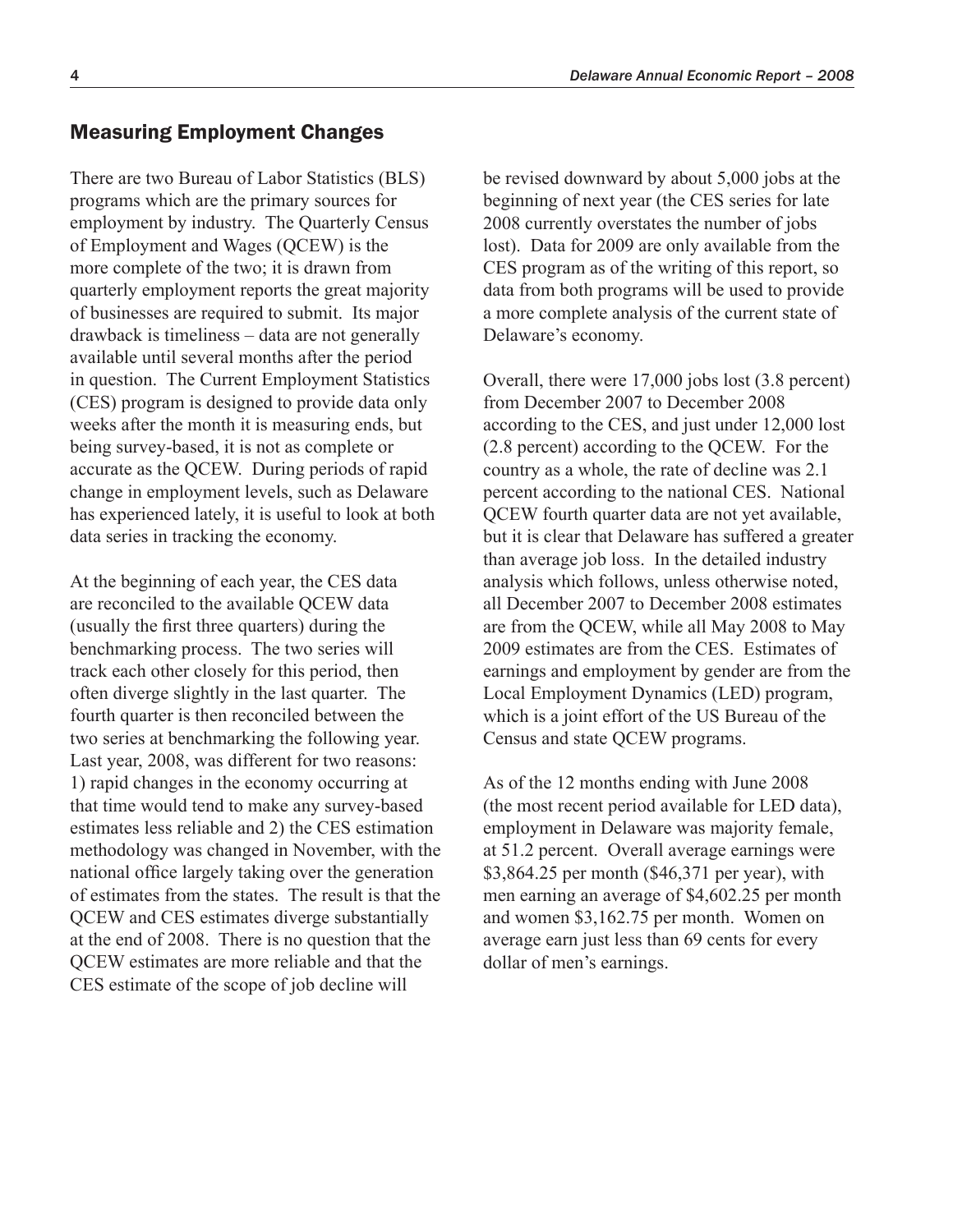| <b>NAICS</b> | <b>Industry Sector</b>                           | Dec. 2007 | Dec. 2008 | Change   | % Change |
|--------------|--------------------------------------------------|-----------|-----------|----------|----------|
| 23           | Construction                                     | 28,453    | 24,880    | $-3,573$ | $-12.6%$ |
| 44-45        | <b>Retail Trade</b>                              | 57,202    | 54,203    | $-2,999$ | $-5.2%$  |
| $31 - 33$    | Manufacturing                                    | 33,411    | 30,994    | $-2,417$ | $-7.2%$  |
| 56           | Administrative and Waste Services                | 25,362    | 23,109    | $-2,253$ | $-8.9%$  |
| 52           | Finance and Insurance                            | 38,991    | 38,248    | $-743$   | $-1.9%$  |
| 55           | Management of Companies and Enterprises          | 11,220    | 10,636    | $-584$   | $-5.2%$  |
| 42           | <b>Wholesale Trade</b>                           | 14,833    | 14,268    | $-565$   | $-3.8%$  |
| 48-49        | Transportation and Warehousing                   | 14,310    | 13,907    | $-403$   | $-2.8%$  |
| 54           | Professional, Scientific, and Technical Services | 26,145    | 25,753    | $-392$   | $-1.5%$  |
| 71           | Arts, Entertainment, and Recreation              | 7,593     | 7,221     | $-372$   | $-4.9%$  |
| 53           | Real Estate and Rental and Leasing               | 6,514     | 6,258     | $-256$   | $-3.9%$  |
| 51           | Information                                      | 7,209     | 7,022     | $-187$   | $-2.6%$  |
| 72           | <b>Accommodations and Food Services</b>          | 31,554    | 31,464    | $-90$    | $-0.3%$  |
| 11           | <b>Covered Agriculture</b>                       | 1,217     | 1,194     | $-23$    | $-1.9%$  |
| 22           | <b>Utilities</b>                                 | 2,146     | 2,222     | 76       | 3.5%     |
| 81           | <b>Other Services</b>                            | 13,468    | 13,557    | 89       | 0.7%     |
| 92           | <b>Public Administration</b>                     | 20,086    | 20,286    | 200      | 1.0%     |
| 61           | <b>Educational Services</b>                      | 32,489    | 33,155    | 666      | 2.0%     |
| 62           | <b>Health Care and Social Assistance</b>         | 56,402    | 58,355    | 1,953    | 3.5%     |

## Job Change by Industry Sector, December 2007 to December 2008

## Industry Employment

#### Largest Job Losses

The industry sector with the greatest job loss in 2008 was Construction, which declined by a net 3,573 jobs (12.6 percent) from December 2007 to December 2008. Construction employment has not yet stabilized, as the CES Dec. – Dec. job loss of 3,160 jobs widened to 4,000 jobs during the May 2008 – May 2009 period. Of Construction's three sub-sectors, Specialty Trade Contractors have suffered the greatest losses, losing 2,157 jobs from Dec. '07 – Dec. '08 (13.2 percent). Heavy and Civil Engineering Construction fared best, losing 184 jobs (3.9 percent). We expect this to continue through 2009, with a likely loss of about two thousand more Specialty Trade Contractors and an expected gain of about one hundred to two hundred jobs in Heavy and Civil

Engineering Construction, due to economic stimulus spending. Job losses in Construction would tend to have a large impact on males, as they made up 84 percent of industry employment for the 12 months ended June 2008. Average earnings in this industry were two percent above overall average earnings in the state.

Retail Trade suffered the second-greatest job loss in 2008, losing 2,999 jobs (5.2 percent). This industry appears to have stabilized in 2009, with the CES showing 4,900 jobs lost from December 2007 – December 2008 and only 2,600 lost between May 2008 and May 2009. We expect that there will be net job losses in Retail Trade in 2009, with growth returning in 2010. The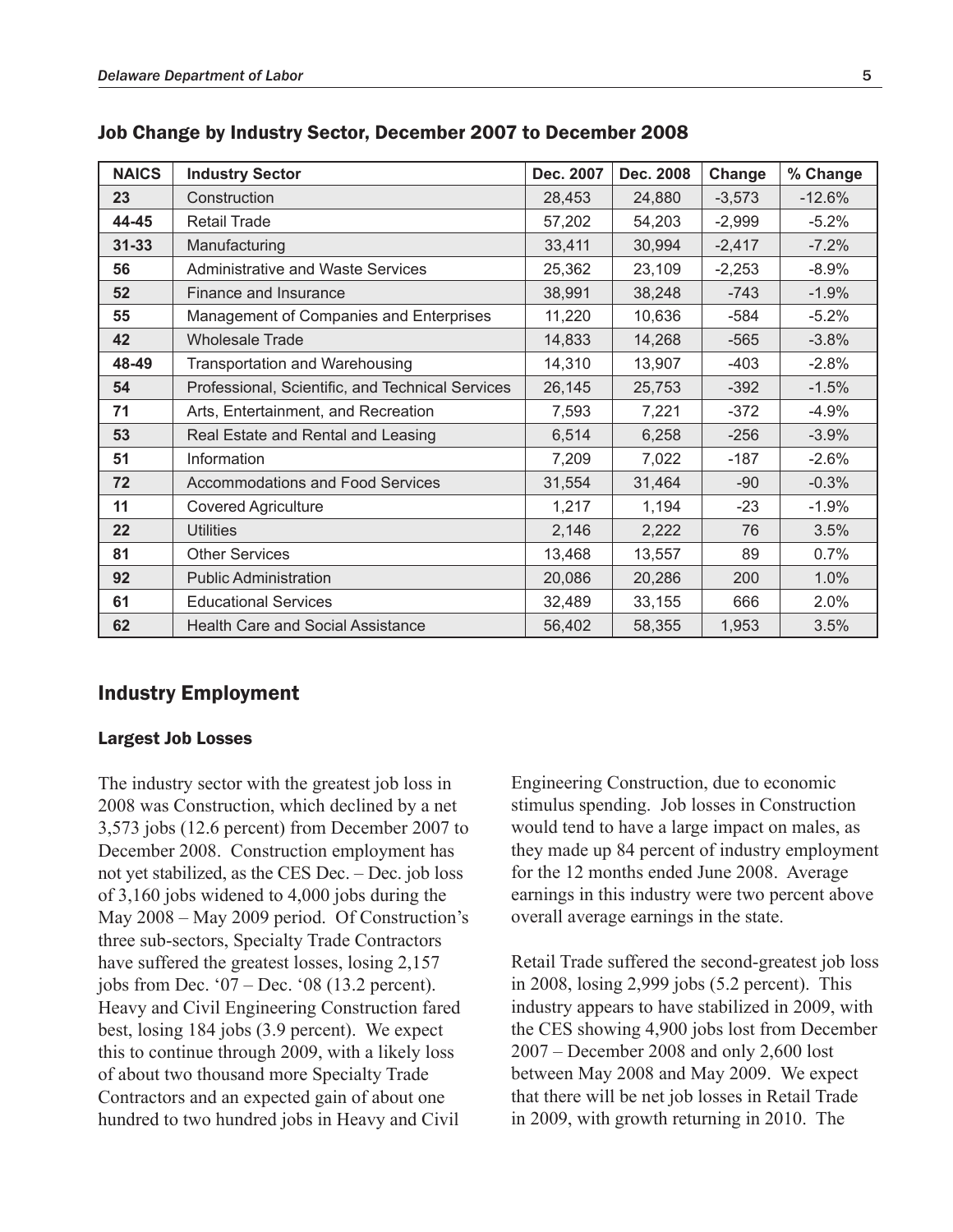sub-sectors with the greatest job losses were Motor Vehicle and Parts Dealers, with 676 net job losses, Furniture and Home Furnishing Stores, with 598 jobs lost, and Sporting Goods, Hobby, Book, and Music Stores, with 316 jobs lost. Of Retail Trades' 12 sub-sectors, only Food and Beverage Stores gained jobs, adding 397 net jobs. Employment in Retail Trade is 50.8 percent female and average pay is low, at 42 percent below the state's overall average pay.

Manufacturing was Delaware's third-hardest hit industry sector, losing 2,417 jobs (7.2) percent) in 2008. Job losses appear to be accelerating, as CES reports 3,400 jobs lost from Dec. 2007 – Dec. 2008 and 3,800 lost from May 2008 – May 2009. In addition to the current recession, Manufacturing employment in Delaware has been in a long-term structural decline, which will most likely continue after the recession is over. The sub-sector with the greatest job loss was Transportation Equipment Manufacturing, which declined by 834 jobs in 2008. Job losses in that sub-sector have accelerated and will top 1,000 in 2009. Other sub-sectors with substantial job losses in 2008 include Food Manufacturing, which lost 386 jobs and Chemical Manufacturing, which declined by 296 jobs. Males dominate employment in Manufacturing, holding 69.6 percent of the jobs. Industry average pay is 16 percent above the overall state average.

The only other industry sector to lose more than 1,000 jobs in 2008 was Administrative and Support and Waste Management and Remediation Services, which lost 2,253 jobs. There appears to be some recovery in this industry, as CES employment has gone from a decline of 5,800 jobs from Dec. 2007 – Dec. 2008 to a drop of 3,500 from May 2008 – May 2009. All of the job decline was in the Administrative and Support sub-sector, as Waste Management and Remediation showed a gain of 234 jobs in 2008. Employment Services, which consists primarily

of Temporary Help Services, lost 3,200 jobs from Dec. 2007 – Dec. 2008, according to the CES. From May 2008 – May 2009, the job loss has been only 1,200 jobs. This matters, because if Temporary Help employment is stabilizing, that is typically an early sign of economic recovery. Employment in the sector is mostly male, at 54.8 percent and the average pay is only 69.5 percent of the state overall average.

#### Where Losses are Accelerating

Among other industry sectors, those where job losses appear to be accelerating in 2009 include Finance and Insurance, which was down by 200 jobs from Dec. 2007 – Dec. 2008 and by 1,400 jobs from May 2008 – May 2009. This is one of the highest-paying industries in the state, with wages 52 percent above the overall average. Even though industry employment is majority female (60 percent), pay disparity is particularly noticeable here, as women earn only 60.8 cents for every dollar earned by men.

Wholesale Trade also appears to be worsening. Its Dec. 2007 – Dec. 2008 decline of 700 jobs is now a  $1,100$  job drop from May  $2008 -$ May 2009. This is most likely tied to the drop in Retail Trade. Average pay in this industry is high, at 48 percent above the state's overall average. Employment is predominantly male, at 65 percent of the jobs, but pay is much more egalitarian than in Finance and Insurance (or in most industries in the state, for that matter); women earn 94 cents for every dollar earned by men.

Professional, Scientific, and Technical Services has also seen increased job losses in 2009. This industry, which includes accounting, legal, engineering, and management consulting services, along with scientific research and development, had a decrease of 900 jobs from Dec. 2007 – Dec. 2008 and a decrease of 1,800 jobs from May 2008 – May 2009. Average pay is high, at 55 percent above the overall average.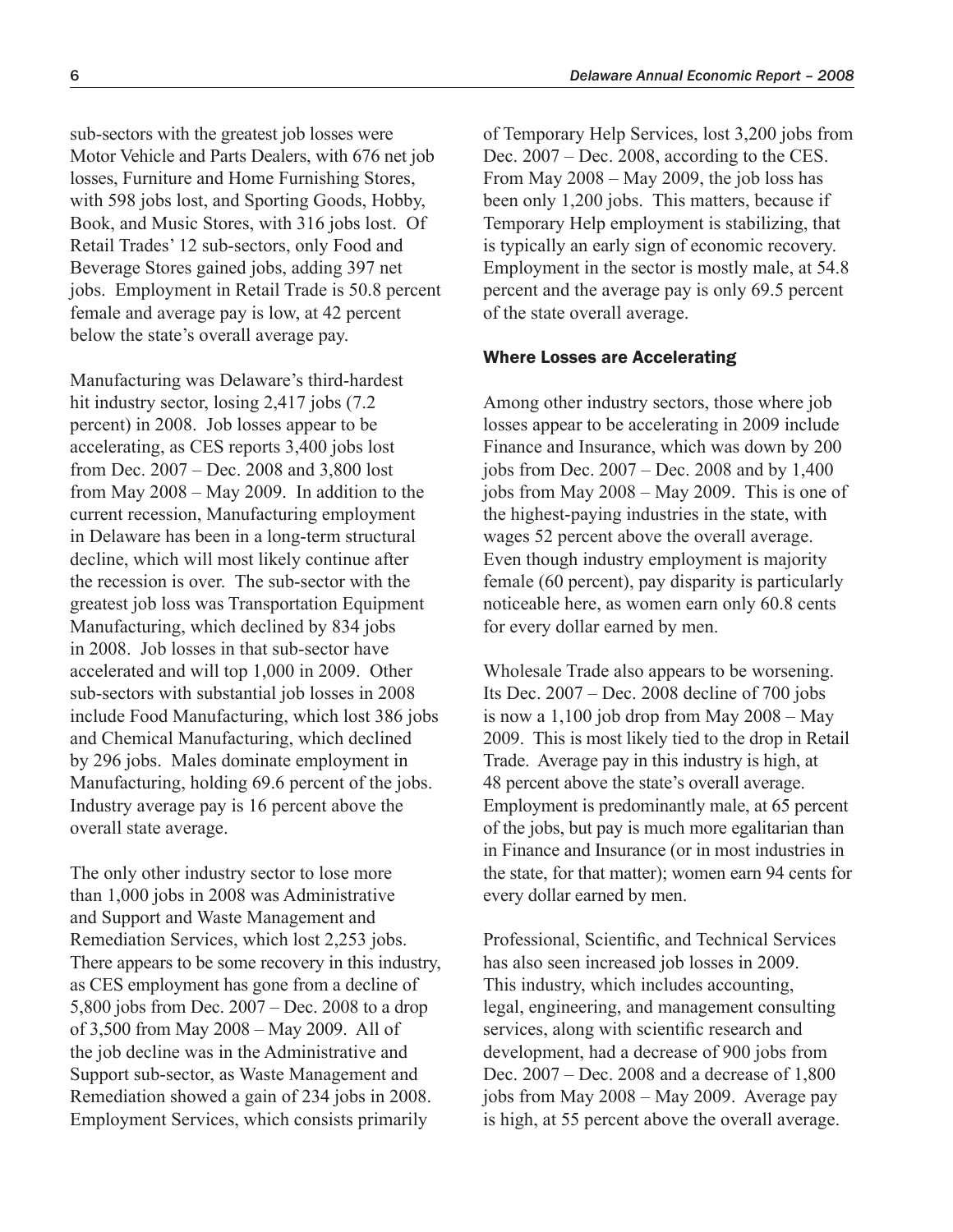#### Industry Sub-Sectors with 100+ Lost Jobs

| <b>NAICS</b> | <b>Industry Sub-sector</b>                              | <b>Fourth</b><br>Quarter<br>2007 | Average<br><b>Jobs</b><br>2008 | Change   | % Change |
|--------------|---------------------------------------------------------|----------------------------------|--------------------------------|----------|----------|
| 238          | <b>Specialty Trade Contractors</b>                      | 16,330                           | 14,173                         | $-2,157$ | $-13.2%$ |
| 561          | Administrative and Support Services                     | 23,631                           | 21,914                         | $-1,717$ | $-7.3%$  |
| 236          | <b>Construction of Buildings</b>                        | 7,718                            | 6,754                          | $-964$   | $-12.5%$ |
| 336          | <b>Transportation Equipment Manufacturing</b>           | 3,571                            | 2,737                          | $-834$   | $-23.4%$ |
| 441          | <b>Motor Vehicle and Parts Dealers</b>                  | 7,256                            | 6,580                          | $-676$   | $-9.3%$  |
| 442          | Furniture and Home Furnishings Stores                   | 2,910                            | 2,312                          | $-598$   | $-20.5%$ |
| 311          | Food Manufacturing                                      | 9,604                            | 9,218                          | $-386$   | $-4.0%$  |
| 484          | <b>Truck Transportation</b>                             | 3,027                            | 2,656                          | $-371$   | $-12.3%$ |
| 451          | Sporting Goods, Hobby, Book, and Music Stores           | 2,532                            | 2,216                          | $-316$   | $-12.5%$ |
| 424          | Nondurable Goods                                        | 6,315                            | 6,008                          | $-307$   | $-4.9%$  |
| 325          | <b>Chemical Manufacturing</b>                           | 4,384                            | 4,088                          | $-296$   | $-6.8%$  |
| 448          | <b>Clothing and Accessories Stores</b>                  | 5,915                            | 5,619                          | $-296$   | $-5.0%$  |
| 444          | <b>Building Material and Garden Equipment Stores</b>    | 4,882                            | 4,611                          | $-271$   | $-5.6%$  |
| 713          | Amusement, Gambling, and Recreation                     | 6,394                            | 6,142                          | $-252$   | $-3.9%$  |
| 531          | <b>Real Estate</b>                                      | 4,933                            | 4,702                          | $-231$   | $-4.7%$  |
| 453          | Miscellaneous Store Retailers                           | 3,436                            | 3,217                          | $-219$   | $-6.4%$  |
| 446          | <b>Health and Personal Care Stores</b>                  | 3,961                            | 3,764                          | $-197$   | $-5.0%$  |
| 523          | Securities and Financial Investments                    | 3,908                            | 3,719                          | $-189$   | $-4.8%$  |
| 237          | Heavy and Civil Engineering Construction                | 4,701                            | 4,517                          | $-184$   | $-3.9%$  |
| 447          | <b>Gasoline Stations</b>                                | 2,485                            | 2,302                          | $-183$   | $-7.4%$  |
| 327          | Nonmetallic Mineral Products Manufacturing              | 932                              | 753                            | $-179$   | $-19.2%$ |
| 511          | <b>Publishing Industries</b>                            | 1,492                            | 1,324                          | $-168$   | $-11.3%$ |
| 518          | Internet Service Providers and Data Processing Services | 1,682                            | 1,528                          | $-154$   | $-9.2%$  |
| 721          | Accommodations                                          | 2,933                            | 2,782                          | $-151$   | $-5.1%$  |
| 443          | <b>Electronics and Appliance Stores</b>                 | 2,153                            | 2,021                          | $-132$   | $-6.1%$  |
| 326          | Plastics and Rubber Products Manufacturing              | 1,599                            | 1,498                          | $-101$   | $-6.3%$  |
| 333          | <b>Machinery Manufacturing</b>                          | 367                              | 267                            | $-100$   | $-27.2%$ |

Employment is 52 percent male, but pay is not so equal, with women earning 61 cents for every dollar earned by men.

Yet another Delaware industry still on the decline is Arts, Entertainment, and Recreation. One of the few growing industries from Dec. 2007 – Dec. 2008, with 400 jobs added according to CES (QCEW had it losing 243 jobs over this period), it is down by 500 jobs from May 2008 – May 2009. Average pay is low; at \$2,442 per month,

it is 37 percent below the state's overall average. Employment is 51 percent male and women earn 72 cents for every dollar earned by men.

One final industry in decline in 2009 is Accommodations and Food Services, which is being affected by the drop in consumer discretionary spending, as is Retail Trade and Arts, Entertainment, and Recreation. Dominated by the Food Services sub-sector, which actually gained 689 jobs in 2008 (QCEW), the industry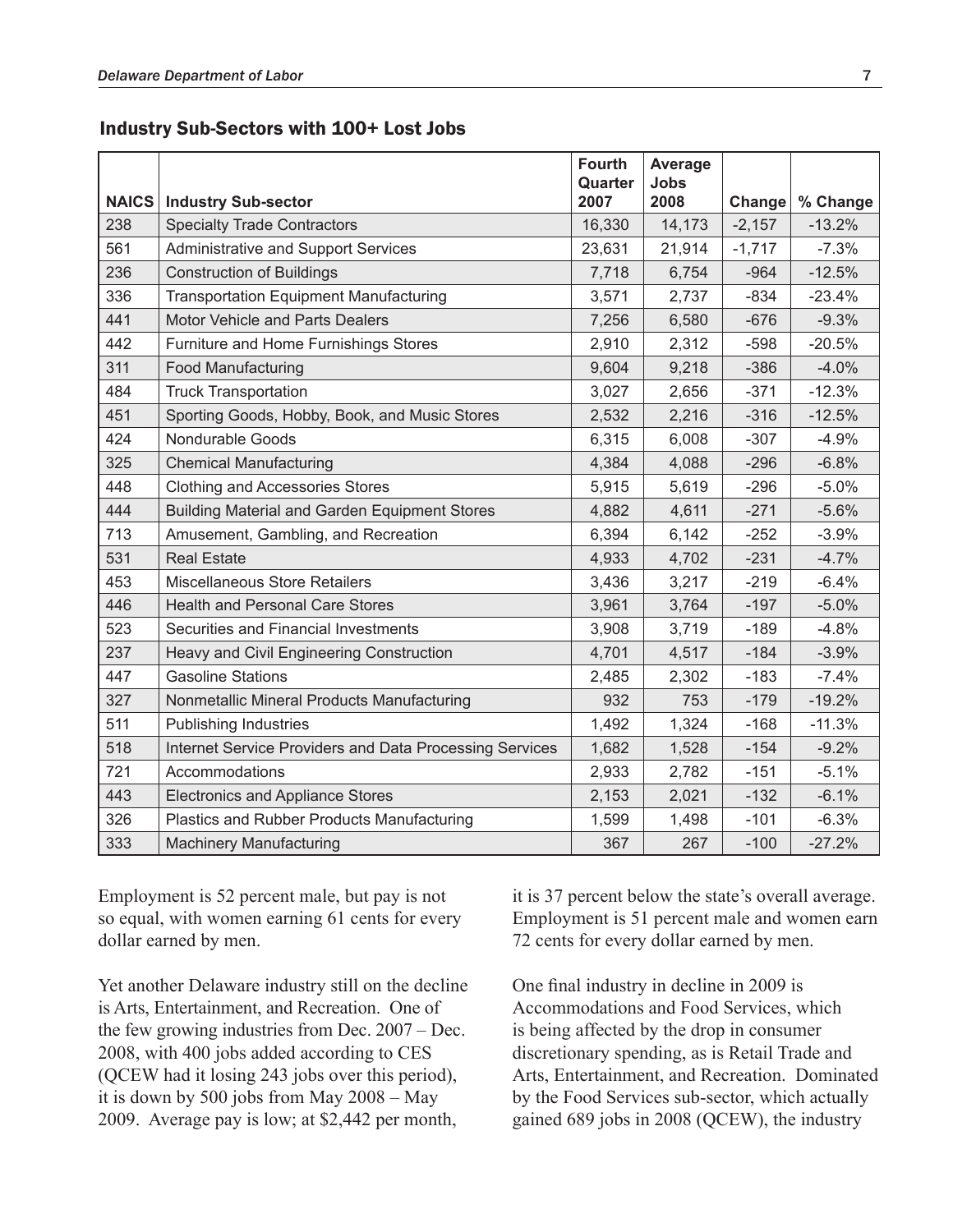sector went from 400 jobs lost from December 2007 – December 2008 (CES) to 800 jobs lost from May 2008 – May 2009. Average pay is quite low; at \$1,499.25 per month, it is 61 percent below overall average pay. Women make up 55 percent of the industry's workforce and they earn 73 cents for every dollar earned by men.

#### Growing Industries

There were a few industry sectors which gained jobs in 2008, led by Health Care and Social Assistance, which added 1,953 net jobs (3.5 percent). Its rate of growth, though still positive, has appeared to decline in 2009. From Dec. 2007 – Dec. 2008 there was a gain of 1,800 jobs, while from May 2008 – May 2009 the gain was 1,400 jobs. The sub-sector Nursing and Residential Home Facilities led the way, adding 1,020 jobs in 2008. Ambulatory Health Care Services (practitioner's offices) gained 475 jobs, while Hospitals added 468 jobs.

## Occupational Unemployment

Since the occupations of the unemployed are not comprehensively collected by any program or data series, we have to find ways to approximate this information. One way to estimate the occupations of those entering unemployment during the current recession is to look at the occupational composition of the industries where job losses are greatest. Without additional information, the assumption would be that the occupational composition of those laid-off would roughly correspond to the industry's overall occupational composition.

Construction lost more jobs than any other sector in Delaware in 2008, with the Specialty Trade Contractors sub-sector hit hardest. Within this sub-sector, Construction Laborers (SOC 47-2061) is the most common occupation, at 10.2 percent of total jobs. This occupation requires little specific job training. Helpers of various sorts

The final sub-sector, Social Assistance, added only 97 jobs, but the expanding need under current economic conditions would seem likely to generate further job growth in 2009. Jobs in Health Care and Social Assistance are mostly held by women, at 81 percent of total jobs, and earnings disparities are greater than average – women earn only 55 cents for every dollar earned by men. The overall average pay is a little below average, at 94 percent of the state's overall average.

Educational Services was the other industry sector to show substantial growth in 2008; it continues to grow in 2009, but at a slower pace. From Dec. 2007 – Dec. 2008, the combined private, state government, and local government Educational Services industry sector added 1,300 jobs. From May 2008 – May 2009, it is up by 600 jobs. Average pay is slightly below the overall average, at 96 percent. Women make up two-thirds of the workforce and earn 78 cents for every dollar earned by men.

(SOC 47-3000), also low-skilled, make up 6.2 percent of the jobs. There were at least 350 of these workers who lost jobs just in this sub-sector during 2008 (16.4 percent times 2,157 net jobs lost). Office and Administration Support jobs (SOC 43-1000) make up 9 percent of the jobs here, while skilled construction trades Electricians (SOC 47-2111) make up 9.5 percent and Plumbers (SOC 47-2152) make up 8.9 percent.

These last three occupations also make up large portions of other industries which lost jobs. In Retail Trade, which declined by 2,999 jobs in 2008, Office and Administration Support makes up 15 percent of all jobs, so probably 450 of these jobs were lost there. Retail Salespersons (SOC 41-2031) make up 30.9 percent and Cashiers (SOC 41-2011) 18 percent; between them, about 1,470 jobs were lost. Installation, Maintenance, and Repair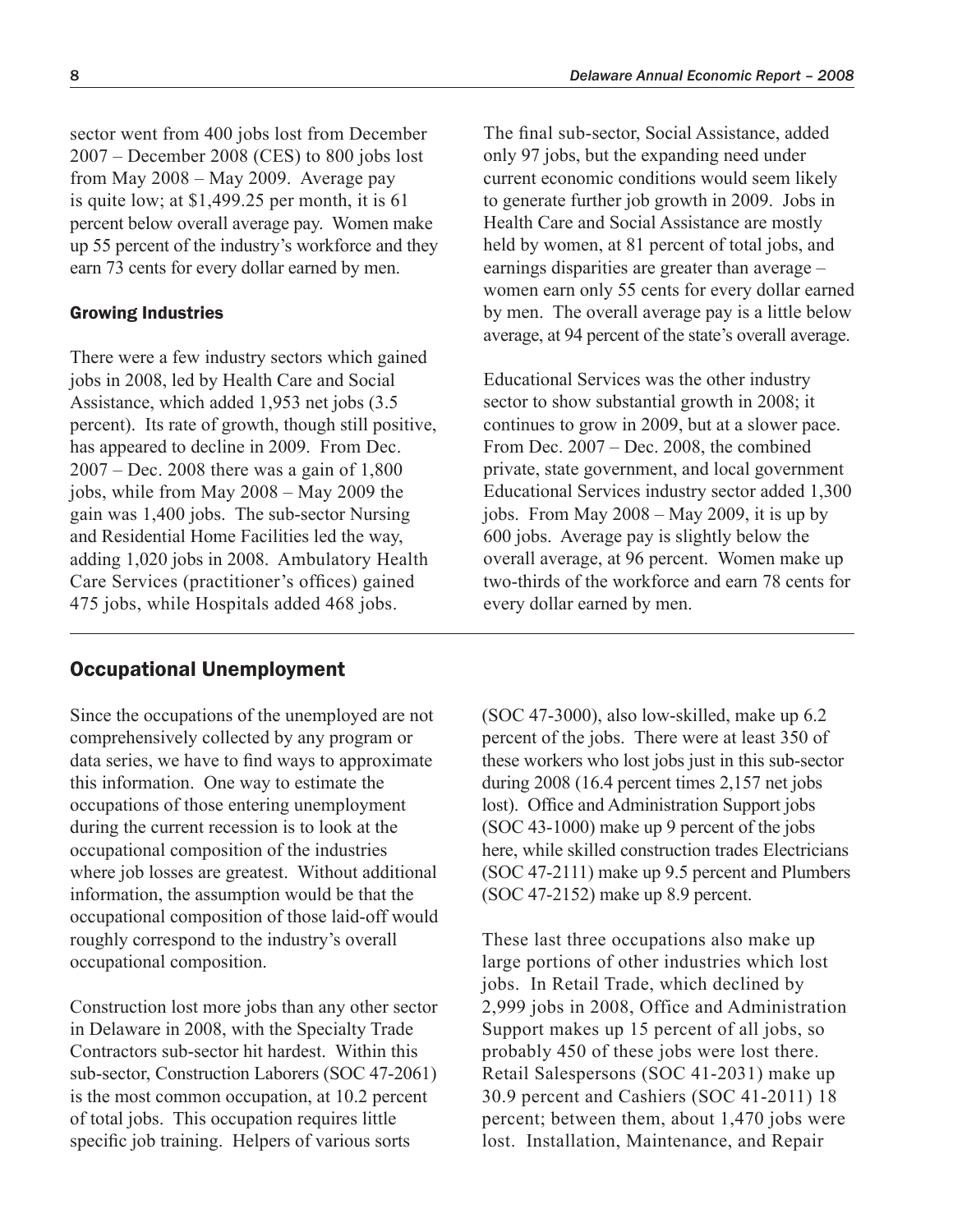occupations (SOC 49-0000) make up 6.2 percent of Retail Trade jobs; many of the skills in these jobs could be applied in a construction setting, but, of course, those jobs are declining also.

The Transportation Equipment Manufacturing sub-sector, which includes automobile assembly plants, also employed a substantial number of Construction Trades workers (SOC 47-2000), at 8.9 percent of jobs, and Electricians, at 5.2 percent of jobs. Assemblers and Fabricators (SOC 51-2000) made up the majority of positions, at 62 percent. There will probably be over 1,200 of these jobs lost in 2008 and 2009 and most of these workers will require re-training in other occupations before regaining employment.

Administrative and Support and Waste Management and Remediation Services, which declined by 2,293 jobs in 2008, has a fairly high proportion of relatively low-skilled occupations, such as Security Guards (SOC 33-9032), at 8.5 percent of jobs, Janitors and Cleaners (SOC 37-2011), at 16.3 percent, Landscaping and Groundskeeping Workers (SOC 37-3011), at 7.8 percent, Office Clerks and Assistants (SOC 43-1000), at 22.7 percent. This last group is also heavily represented in Banking, which is likely to see job losses in 2009. Financial and

Office Clerks, which include Customer Service Representatives, make up 40.5 percent of the banking jobs in Delaware.

Another way to examine the occupations of the unemployed is by using unemployment insurance claims data. It should be noted that, for various reasons, roughly half of the unemployed never file UI claims, so this really covers only a subset of the unemployed. The UI data report only on occupational groups, not specific occupations.

The percentage of claims has remained remarkably constant across occupational groups for the 16 months examined (January 2008 through April 2009). Office and Administration Support (SOC 43-0000) make up the largest portion, averaging 19 percent of all claims in 2008 and 16 percent in 2009. As pointed out in the section above, these occupations are employed across a wide range of industries. Sales (SOC 41-000), Construction (SOC 47-0000), and Transportation and Material Moving (SOC 53-0000) occupations all tied at 8 percent of claims in 2008, with Construction edging up to 9 percent in 2009, Transportation and Material Moving falling to 7 percent, and Production (SOC 51-0000) moving up from 7 percent to 8 percent.

## Analysis of Unemployment Insurance Claims

#### Claims by Industry

This section assesses the relative impact of the recession across industry sectors by comparing the industry of last employment for Unemployment Insurance (UI) claimants in Delaware and the US. The claims are adjusted to account for differences in the relative size of industries in Delaware versus the nation through the use of location quotients. Tracking the proportion of claims by industry back to 2001 allows us to see the effects of the last

recession and the current recession, as well as the expansion in between.

On average over the decade, the same industries in Delaware exhibit relatively high (or relatively low) proportions of claims. The industry sector Administrative and Support and Waste Management and Remediation Services has the highest overall average of 2.02, meaning that Delaware has just over twice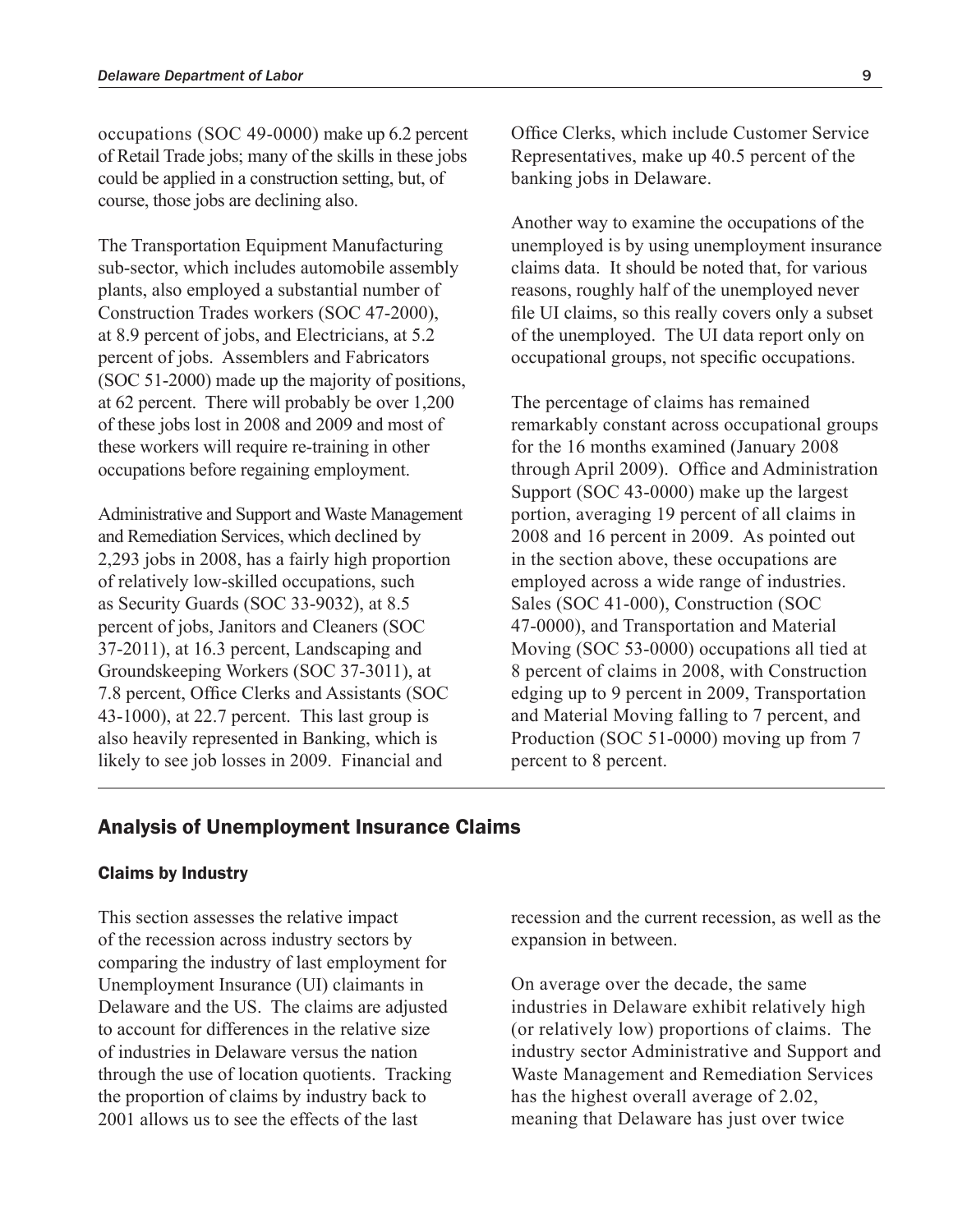the proportion of total UI claims coming from this industry as does the nation, even after adjusting for relative size differences. The proportion of claims from this industry has diminished in Delaware in recent years and there are no signs of any effect from the current recession.

Accommodations and Food Services also has a high proportion of claims, averaging 79 percent above the US rate, but it also shows no current up tick. That contrasts with the last recession, when there was a noticeable increase in claims from this industry.

The industries with the largest increase in claims during the 2008 recession, indicating they have been hit harder in Delaware than in the rest of the country, have been Professional, Scientific, and Technical Services, which went from 5 percent below the national average to 14 percent above it; Information, which went from 30 percent below the US rate to 16 percent below it; and Retail Trade, which was 64 percent above the national rate in 2007 and 76 percent above it in 2008.

The industries which fared relatively well in 2008 in Delaware were Finance and Insurance, Manufacturing, and Wholesale Trade. Most of the jobs lost in Finance and Insurance nationally were in investment banking and mortgage lending; these are not areas that Delaware banks concentrate in. As a result, claims went from being 19 percent above the national average in 2007 to 14 percent below it in 2008. In Manufacturing, despite some high-profile shutdowns and layoffs in the state, other parts of the country were hit even harder, making the relative proportion of claims from this industry go from 34 percent below the nation to 46 percent below it. Wholesale Trade had claims remaining above the national average, but getting closer to it, moving from 21 percent above to 13 percent above.

#### Claims by Demographic Group

The distribution of UI claims by demographic group shows differences between Delaware and the US, between Delaware UI claims and the Delaware labor force, and between 2008 and the first quarter of 2009. Claims by people identified as Hispanic were a considerably lower proportion in Delaware, at 3.8 percent of all claims in 2008, than across the US, where they accounted for 17.7 percent of all claims. Claimants identified as White were a smaller percentage in Delaware, at 58.8 percent versus 69.8 percent for the nation. Claimants identified as Black had nearly double the proportion in Delaware at 39.9 percent, as in the US, at 20.5 percent. Asians accounted for 3.1 percent of the claims in the US, but were reported at zero percent in Delaware. In the first quarter of 2009 in Delaware, Hispanic claimants rose to 4.3 percent, Black claimants fell to 34.1 percent, and White claimants rose to 64.3 percent. All data were proportionally adjusted to account for missing information.

Nationally, the recession has appeared to cause more layoffs among men, probably due to their overrepresentation in the industries most affected (construction, manufacturing, certain financial sectors). This disparity appears also in the Delaware data, but in a less pronounced way. During 2008, UI claimants across the US were 58.8 percent male and 41.1 percent female. In Delaware last year, 51.8 percent of the insured unemployed were male, and 48.2 percent were female. For the first quarter of 2009, the male composition has risen in both places, to 64.8 percent in the US and 58.1 percent in Delaware. The most plausible explanation for this is male overrepresentation in industries which are seasonally affected by layoffs during the winter.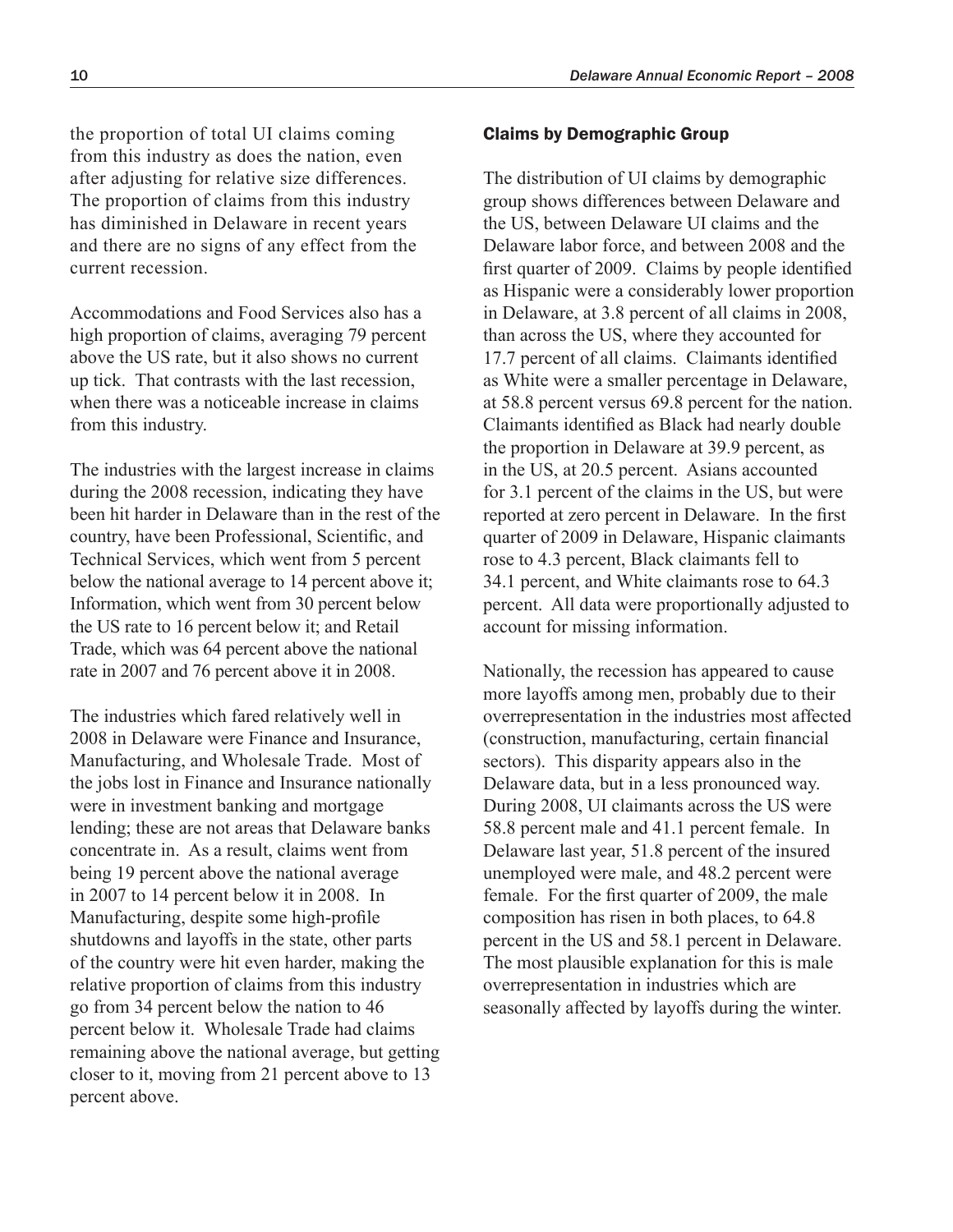## Current Population Household Survey Data

The Current Population Survey (CPS) of households is the source of labor force data, including the unemployment rate, for the United States. For most states, the survey sample size is too small to directly generate monthly estimates at the accuracy level required. Averaging the data over longer periods reduces this problem; they can then be used to examine labor force characteristics by demographic group which no other source provides.

The data show clearly that black Delawareans have been more affected by recent business cycles than white Delawareans. They also show that black males were hit hardest of all in 2008.

Over the nine years from 2000 through 2008, the unemployment for white males averaged 3.6 percent, with a low of 3.2 percent in 2006 and a high of 4.4 percent in 2008. During the last recession, the unemployment rate for white

|                                        |           | 2000  | 2001  | 2002  | 2003  | 2004  | 2005  | 2006  | 2007  | 2008  | 9-Yr Ave. |
|----------------------------------------|-----------|-------|-------|-------|-------|-------|-------|-------|-------|-------|-----------|
| White<br>16-19                         | LF.       | 21.6  | 18.5  | 15.7  | 17.7  | 17.1  | 16.8  | 18.6  | 18.5  | 16.0  | 17.8      |
|                                        | <b>UN</b> | 2.8   | 1.9   | 1.6   | 1.6   | 1.1   | 1.5   | 1.3   | 1.8   | 2.2   | 1.7       |
|                                        | Rate      | 13.0% | 10.4% | 10.0% | 8.9%  | 6.4%  | 8.8%  | 7.0%  | 9.4%  | 13.4% | 9.8%      |
| <b>Black</b><br>16-19                  | <b>LF</b> | 6.2   | 3.2   | 3.8   | 3.6   | 3.5   | 3.2   | 4.1   | 3.3   | 5.0   | 4.0       |
|                                        | <b>UN</b> | 1.7   | 0.6   | 0.9   | 1.0   | 0.9   | 0.7   | 0.8   | 0.7   | 1.3   | 0.9       |
|                                        | Rate      | 28.1% | 17.4% | 24.0% | 28.7% | 25.7% | 23.0% | 19.0% | 19.8% | 25.1% | 23.9%     |
| <b>White</b><br><b>Male</b><br>$16+$   | LF        | 167.2 | 172.2 | 168.5 | 172.6 | 172.4 | 176.6 | 179.4 | 176.6 | 180.0 | 174.0     |
|                                        | <b>UN</b> | 5.6   | 6.1   | 6.7   | 6.1   | 6.1   | 6.1   | 5.7   | 5.9   | 8.0   | 6.3       |
|                                        | Rate      | 3.4%  | 3.5%  | 4.0%  | 3.5%  | 3.5%  | 3.5%  | 3.2%  | 3.3%  | 4.4%  | 3.6%      |
| <b>White</b><br><b>Female</b><br>$16+$ | LF        | 147.0 | 151.4 | 150.2 | 153.9 | 155.8 | 158.6 | 157.6 | 156.4 | 156.6 | 154.2     |
|                                        | <b>UN</b> | 5.2   | 3.9   | 4.9   | 6.2   | 5.5   | 5.2   | 4.2   | 4.7   | 5.7   | 5.0       |
|                                        | Rate      | 3.5%  | 2.6%  | 3.3%  | 4.0%  | 3.5%  | 3.2%  | 2.7%  | 3.0%  | 3.6%  | 3.3%      |
| <b>Black</b><br><b>Male</b><br>$16+$   | LF        | 42.0  | 39.2  | 35.6  | 34.4  | 35.2  | 41.6  | 43.0  | 42.0  | 41.4  | 39.4      |
|                                        | <b>UN</b> | 2.8   | 1.9   | 2.3   | 2.7   | 2.0   | 2.7   | 2.7   | 1.9   | 4.2   | 2.6       |
|                                        | Rate      | 6.6%  | 4.9%  | 6.5%  | 7.7%  | 5.7%  | 6.4%  | 6.3%  | 4.5%  | 10.2% | 6.5%      |
| <b>Black</b><br><b>Female</b><br>$16+$ | LF        | 46.8  | 48.9  | 44.7  | 41.2  | 39.6  | 46.4  | 48.1  | 47.3  | 48.9  | 45.7      |
|                                        | <b>UN</b> | 2.6   | 2.4   | 3.1   | 2.8   | 2.6   | 4.5   | 2.4   | 2.2   | 3.1   | 2.8       |
|                                        | Rate      | 5.5%  | 4.8%  | 7.0%  | 6.8%  | 6.5%  | 9.6%  | 4.9%  | 4.6%  | 6.2%  | 6.2%      |

## Labor Force Statistics by Major Demographic Group

**LF** – Labor Force

**UN** – Unemployment Level

**Rate** – Unemployment Rate

**Note:** Labor Force and Unemployment Level are in thousands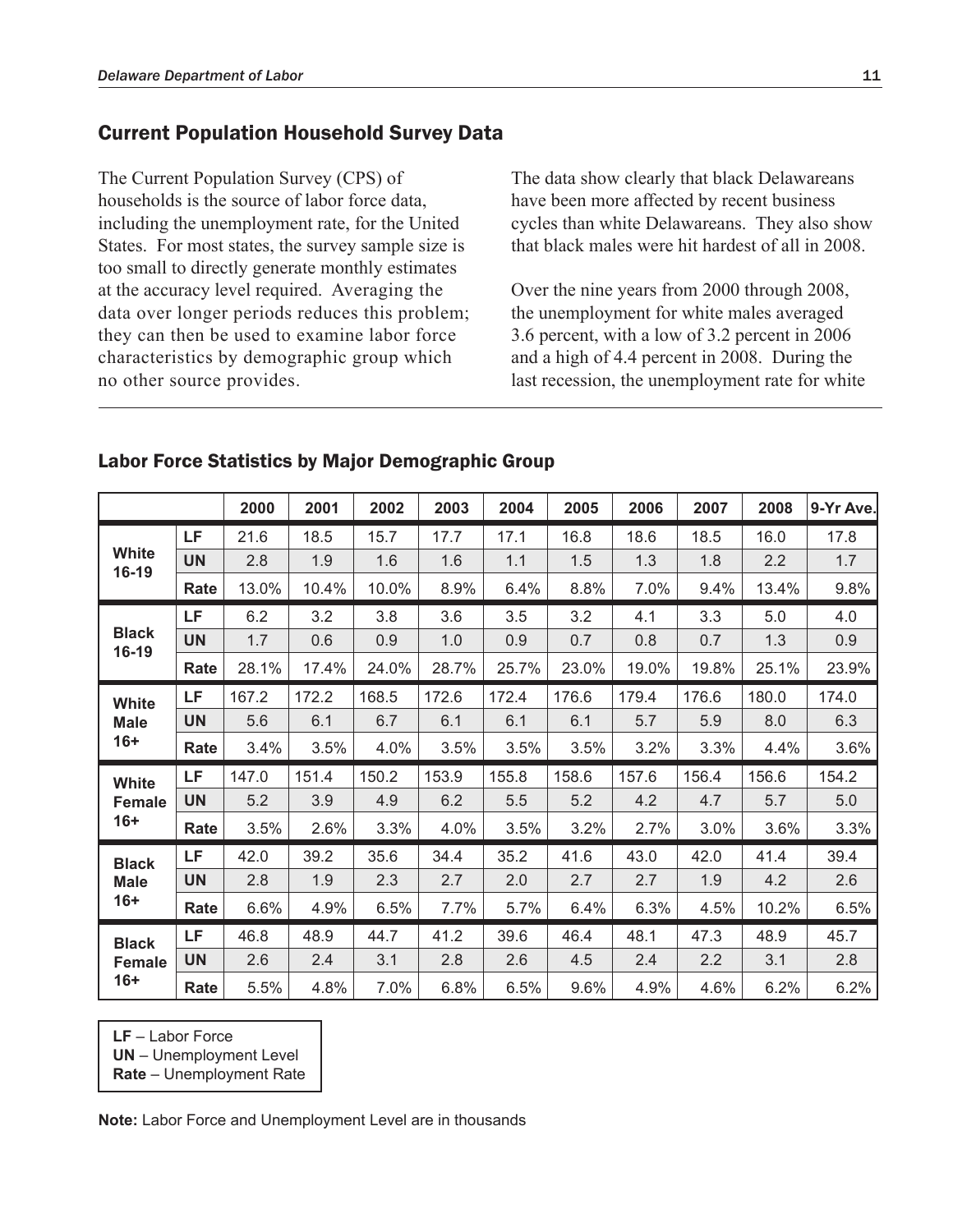males went from 3.4 percent in 2000 up to 4.0 percent in 2002. For black males, the nine-year average unemployment rate was 6.5 percent, varying from a low of 4.5 percent in 2007 to a high of 10.2 percent in 2008. The average unemployment rate for black males also varied considerably in the last recession, which was much milder than the current recession, going from a low of 4.9 percent in 2001 to a high of 7.7 percent in 2003.

For women in the workforce, the general pattern is similar. White females averaged a 3.3 percent unemployment rate from 2000 to 2008, varying from a low of 2.6 percent in 2001 to a high of 4.0 percent in 2003. Their unemployment rate

rose only to 3.6 percent in 2008, though it will certainly continue rising in 2009. For black females, the nine-year average rate was 6.2 percent unemployed, with a range of 4.6 percent in 2007 to 9.6 percent in 2005. During the last recession, the unemployment rate for black females rose from 4.8 percent in 2001 to 7.0 percent in 2002. It should be noted that some of the variability in the unemployment rates for blacks is probably due to a smaller sample size, as they represented 21.5 percent of the state's population in 2008. However, it is also likely that this accounts for only part of the variation and that the unemployment rate for whites is, in fact, less variable.



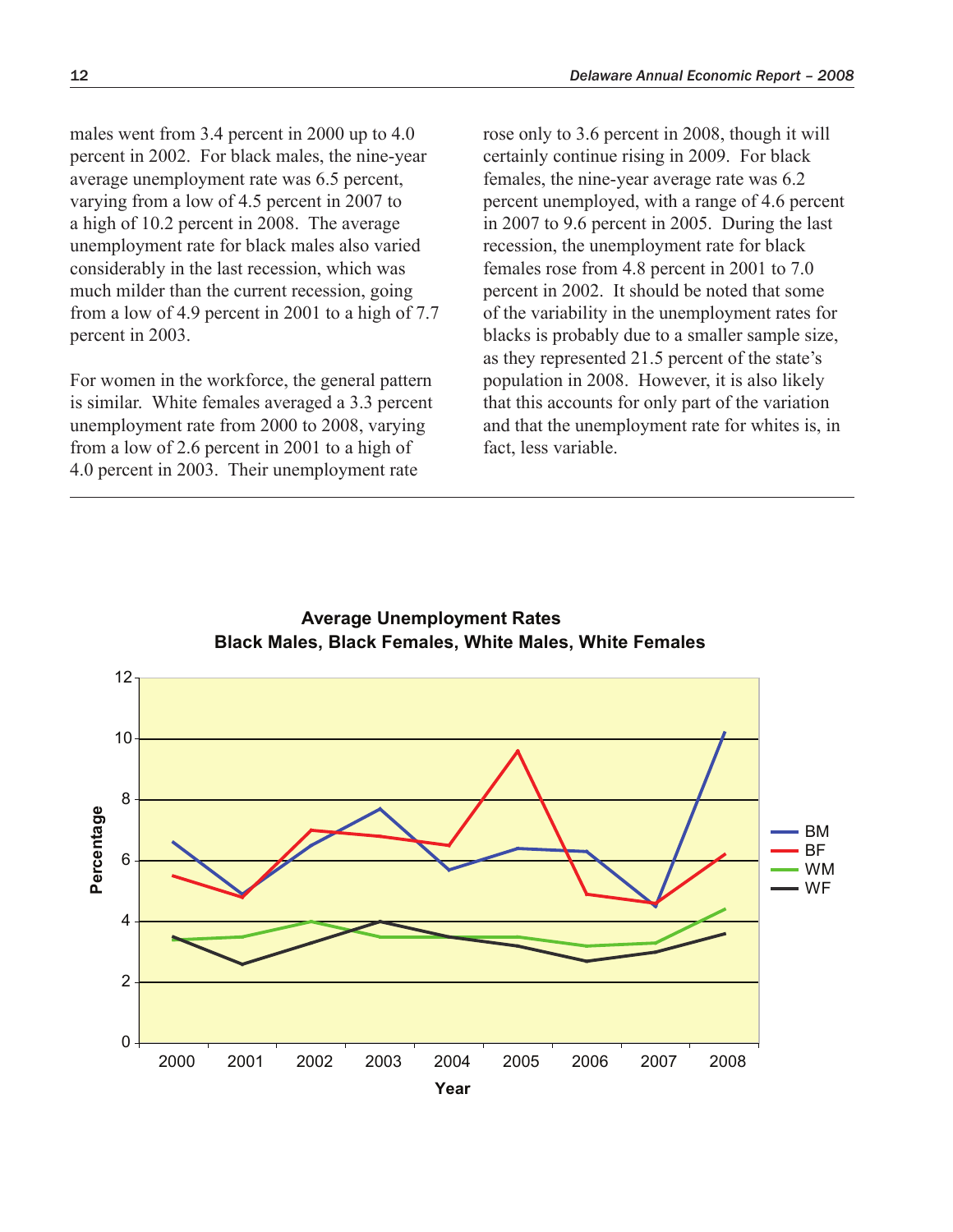

**Average Unemployment Rates by Race and Gender Teens Ages 16 - 19**

#### State GDP and Personal Income

While Delaware's per capita GDP of \$56,401 in 2008 remained the highest in the nation, its growth has stagnated in recent years. As the recession took hold last year, output growth naturally slowed. The nation as a whole managed real GDP growth of just 0.7 percent. There were 12 states with declines in real GDP from 2007 to 2008, with Alaska having the largest drop at -2.0 percent. Delaware had the second-largest drop in output, at -1.6 percent.

The industry sector most responsible for Delaware's falling real GDP in 2008 was the state's largest, Finance and Insurance. Directly generating 35.6 percent of Delaware's overall output, Finance and Insurance produced \$985 million less in output in 2008 than in 2007, a drop of 5.7 percent. All the other industries in the state had a combined increase in real GDP of \$175 million. Other industries which had a reduction in output in 2008 were Manufacturing, down \$350 million, Construction, down \$96 million, and Wholesale Trade, which declined by \$87 million. Industry sectors showing growth in 2008 were led by Professional and Technical Services, with a real GDP gain of \$313 million and Health Care and Social Services, which grew by \$184 million.